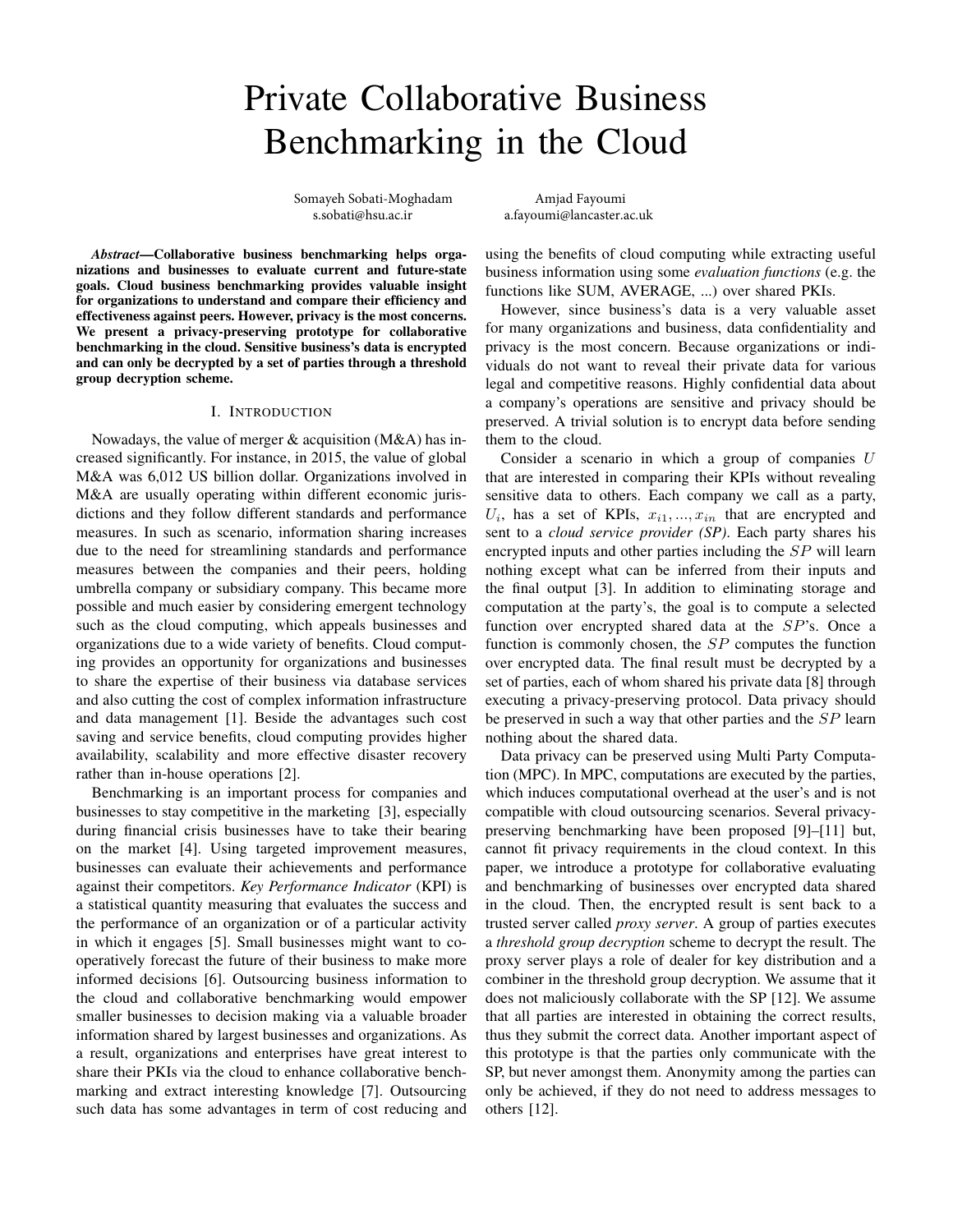The rest of this paper is structured as follows. In Section II, we describe some preliminaries. In Section III we present our privacy preserving benchmarking. We analyze the security of our solution in Section IV and we conclude the paper in Section V.

#### II. PRELIMINARIES

#### *A. Homomorphic Encryption*

Fully Homomorphic Encryption (FHE) is an encryption scheme enables performing arbitrary computations over encrypted data without decryption. The first FHE scheme introduced by Gentry [13], which is intensive and inefficient to implement. Partial Homomorphic Encryption (PHE) is more efficient and closer to practical solution. PHE allows computing addition or multiplication over encrypted data, but not both.

The Paillier cryptosystem [14] is the most efficient PHE in the literature. The Paillier cryptosystem provides homomorphic properties as follows [12], [15]: For two plaintexts  $M_1$  and  $M_2$ ,

$$
E(M_1 + M_2) = E(M_1) \times E(M_2) \quad and E(k \times M) = E(M)^K
$$

such properties enable computing over encrypted data without decryption.

#### *B. Threshold Group Decryption*

A threshold group decryption scheme allows any subset of  $t + 1$  out of l parties to decrypt a ciphertext, but disallows the decryption if less than  $t$  parties participate [16]. Threshold group decryption may work when some parties are corrupted and do not play according to their nominal behavior.

For a group of users  $U$ , a threshold group decryption scheme  $TGD_{\langle U \rangle}$ , consists of four algorithms (KG, En, parDec, Com) described below.

- Key generation KG: takes as input the number of parties  $\ell$ , the threshold parameter t, and a random string w. It outputs a public key  $PK$  and a list of private keys  $sk_1, ..., sk_{\ell}$ .
- Encryption algorithm En: takes as input the public key  $PK$ , a random string w and a cleartext M. It outputs a ciphertext c.
- Partial decryption algorithm parDec: takes as input the public key PK, an index i where  $1 \le i \le \ell$ , the private key  $sk_i$  and a ciphertext  $c$ . It outputs a decryption share  $c_i$ .
- Combining algorithm Com: takes as input a public key  $PK$ , a ciphertext c, a list of partial decryption  $c_1, ..., c_{t+1}$ and outputs a cleartext M.

We can consider that up to  $t$  party could be corrupted by a passive or active attack. In passive, an adversary eavesdrops

the parties. By contrast, an active adversary controls the behavior of corrupted party. A threshold decryption is  $t - robust$ if the combiner (proxy) be able to decrypt any ciphertext even if t parties corrupt  $[16]$ .

## *C. Threshold Group Decryption of Paillier Cryptosystem*

The threshold group decryption of Paillier cryptosystem is defined as below [16]:

If  $\ell$  in the number of parties then  $\Delta = \ell!$ 

• KG:

Choose an integer  $n$ , product of two strong primes  $p$ and q, such that  $p = 2p' + 1$  and  $q = 2q' + 1$  and  $gcd(n, \varphi(n)) = 1$ , then set  $m = p'q'$ . Let  $\beta$  be a random element in  $\mathbb{Z}_n^*$ . Then the proxy randomly chooses  $(a, b) \in \mathbb{Z}_n^* \times \mathbb{Z}_n^*$  and sets  $g = (1+n)^a \times b^n \mod n^2$ . The secret key  $SK = \beta m$  is shared with Shamir's secret sharing scheme: let  $a_0 = \beta m$ , t random values  $a_i$  in  $\{0, ..., n \times m - 1\}$  are chosen and set  $f(x) = \sum_{i=0}^{t} a_i X^i$ . The secret key  $sk_i$  of  $i^{th}$  party  $U_i$  is  $f(i)$  mod nm. The public key  $PK$  consists of  $g, n$  and the value  $\theta = L(g^{m\beta}) = am\beta \text{ mod } n.$ 

• En:

To encrypt a message  $M$  first a random element,  $x$ , is chosen  $x \in \mathbb{Z}_n^*$  and compute  $c = g^M x^n \mod n^2$ .

• parDec:

The *i*<sup>th</sup> party  $U_i$  computes the decryption  $c_i = c^{2\Delta s k_i}$ mod  $n^2$  using his secret key  $sk_i$ .

• Com:

If less than  $t$  parties shares their partial decryption, this step fails. Let S be a set of  $t + 1$  partial decryption shared, the plaintext computes as:

$$
M = L\left(\Pi_{j \in S} c_j^{2\mu_{0,j}^S} mod \quad n^2\right) \times \frac{1}{4\Delta^2 \theta} \mod \ n
$$

where

$$
\mu_{0,j}^S = \Delta \times \prod_{j' \in S \setminus \{j\}} \frac{j'}{j'-j} \in \mathbb{Z}
$$

# III. PRIVACY PRESERVING BUSINESS BENCHMARKING (PPBB)

Let consider the collaborative business benchmarking and forecasting in which a set of parties denote by  $U =$  $\langle U_1, U_2, ..., U_\ell \rangle$ , want to store their data in a cloud and delegate the administration of data, to a specialized SP. Ones they agree to enhance an evaluation function, they execute PPBB to send selected function and getting the result. In our setting, a trusted proxy server plays the role of the dealer and the combiner, which combines the partial results and broadcasts the results to all parties.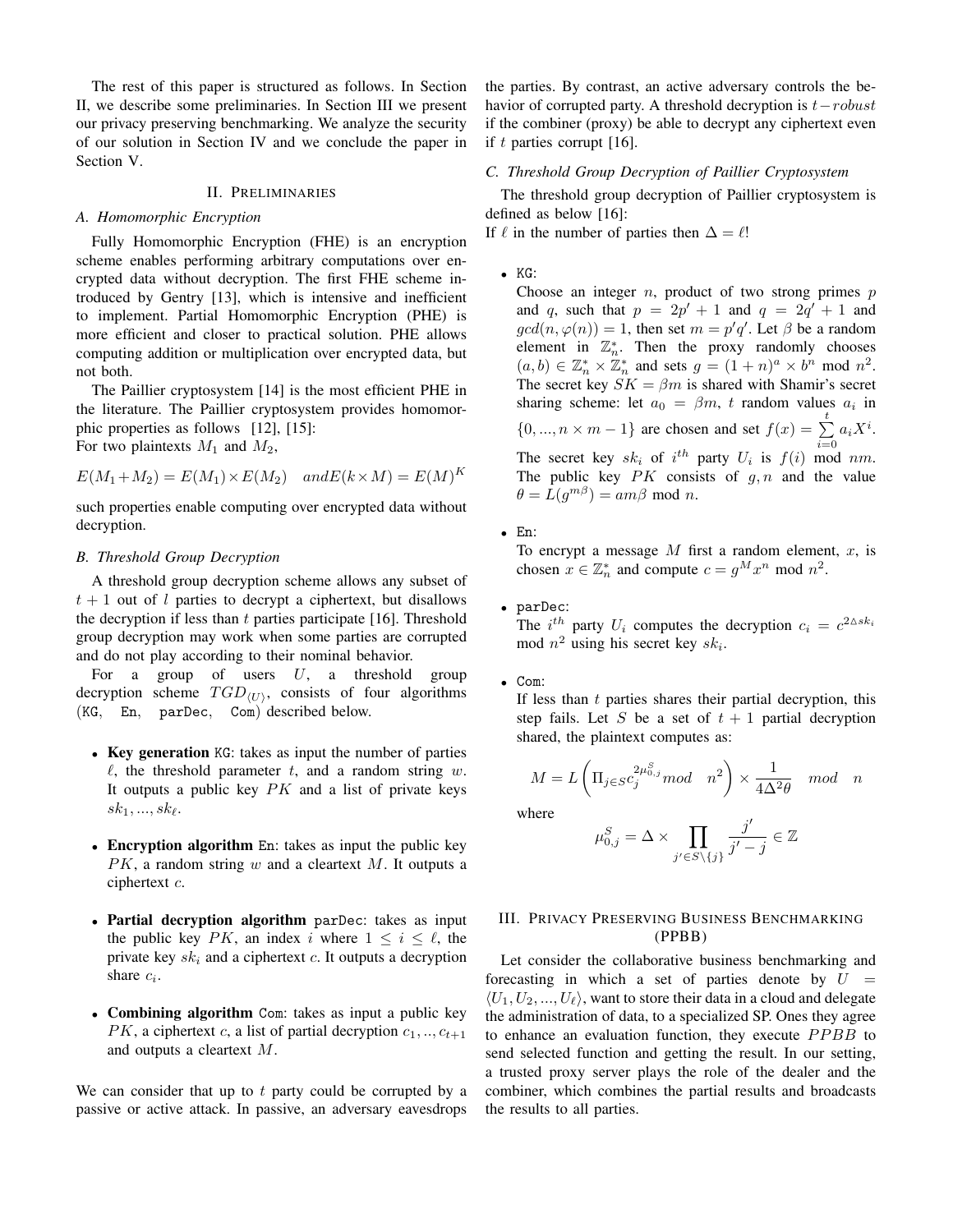PPBB executes in three different phases: Initialization phase (A) for generating a public and a set of secret keys and sending to the parties. Phase (B) for encrypting and storing data at the  $SP$  side, and phase  $(C)$  for sending the selected function and get the results. The parties are unaware of the other parties or the number of all parties. The SP evaluates an arbitrary function over encrypted data. In decryption phase, minimum  $t$  number of parties and the proxy interact and cooperate to decrypt the results. The parties need not be online at all during the bulk of the computation, they are online only when it's the time to decrypt the results [17]. The parties do not interact between them, they send their partial decryption to the proxy.

- A *Initialization*: The proxy server executes the KG algorithm and generates a public key  $PK$  and  $\ell$ secret keys  $sk_1, sk_2, \ldots, sk_\ell$  and sends  $(PK, sk_i)$ to party  $U_i$ ,  $i = 1, \ldots, \ell$ .
- B *Storing Data*: In this phase, which is off-line [18], a party sends and stores data at the SP side. Data is encrypted using the public key  $PK$  and sent to the SP. To simplicity, we write this phase as:  $c \leftarrow En(PK, M).$
- C *Querying Data*: In this phase, which is online, a subset of parties  $U_T = \langle U_1, U_2, ..., U_{t+1} \rangle$  first choose a query.
	- step1 : The proxy, encrypts the query using the PK and sends the encrypted query to the SP.
	- step2 : The SP performs the query on the ciphertexts  $encRes \leftarrow Qur(C)$ , and sends the results encRes to the proxy. The proxy broadcasts to the parties the encRes
	- step3 : A set of parties  $U_T$  =  $\langle U_1, U_2, ..., U_{t+1} \rangle$  run parDec, via their individual secret keys, compute  $c_i \leftarrow parDec(encRes, sk_i)$ , and send their partial results  $c_i$  to the proxy.
	- step4 : The proxy combines the partial decryption to compute the message  $M \leftarrow$  $Com(c_1, c_2, ..., c_t, c_{t+1})$ , then it broadcasts M to all parties.

#### IV. SECURITY ANALYSIS

In PPBB, sensitive data is encrypted by a public key and the SP never receives secret keys  $sk_i$   $i = 1, \ldots, \ell$ , so the SP never sees sensitive data, ensuring data privacy. Similarly, only a set of t parties along with the proxy server can run a partial decryption algorithm to decrypt the result, which guarantees data privacy even when  $t$  parties collude.

The Paillier cryptosystem provides strong security guarantees, called *semantic security* [13]. Semantic security implies that any adversary seeing ciphertexts cannot learn any information about the underlying plaintext. In the other word, ciphertexts stored at the SP side leak no information about the sensitive data.

# V. CONCLUSION

This paper describes a privacy-preserving protocol for collaborative benchmarking in the cloud. Data privacy is guaranteed by computing over encrypted data. The result of computation can be decrypted only when a group of parties jointly compute a threshold group decryption. This work can be extended in a number of ways. Future directions include:

- The proposed solution provides data privacy against passive adversaries. It is necessary to improve security against active adversaries by adding some authentication mechanisms such as Message authentication codes (MAC) or digital signature. Such cryptographic schemes are used to detect any changes that an active adversary makes.
- We would like to implement the proposed solution and compare with the state-of-the-art solutions in terms of computational overhead and security guarantees.

#### **REFERENCES**

- [1] E. Shi, J. Bethencourt, T.-H. Chan, D. Song, and A. Perrig, "Multidimensional range query over encrypted data," in *Security and Privacy, 2007. SP'07. IEEE Symposium on*. IEEE, 2007, pp. 350–364.
- [2] E. Damiani, S. di Vimercati, S. Foresti, S. Jajodia, S. Paraboschi, and P. Samarati, "Key management for multi-user encrypted databases," in *Proceedings of the 2005 ACM workshop on Storage security and survivability*. ACM, 2005, pp. 74–83.
- [3] F. Kerschbaum, "Secure and sustainable benchmarking in clouds," *Business & Information Systems Engineering*, vol. 3, no. 3, pp. 135– 143, 2011.
- [4] D. Herrmann, F. Scheuer, P. Feustel, T. Nowey, and H. Federrath, *A Privacy-Preserving Platform for User-Centric Quantitative Benchmarking*. Springer, 2009.
- [5] F. Kerschbaum, D. Dahlmeier, A. Schröpfer, and D. Biswas, "On the practical importance of communication complexity for secure multi-party computation protocols," in *Proceedings of the 2009 ACM Symposium on Applied Computing (SAC), Honolulu, Hawaii, USA, March 9-12*, 2009, pp. 2008–2015. [Online]. Available: http://doi.acm.org/10.1145/1529282.1529730
- [6] M. Atallah, M. Bykova, J. Li, K. Frikken, and M. Topkara, "Private collaborative forecasting and benchmarking," in *Proceedings of the 2004 ACM workshop on Privacy in the electronic society*. ACM, 2004, pp. 103–114.
- [7] L. Xiong, S. Chitti, and L. Liu, "Preserving data privacy in outsourcing data aggregation services," *ACM Transactions on Internet Technology (TOIT)*, vol. 7, no. 3, p. 17, 2007.
- [8] Y. Shoham and M. Tennenholtz, "Non-cooperative computation: Boolean functions with correctness and exclusivity," *Theoretical Computer Science*, vol. 343, no. 1, pp. 97–113, 2005.
- [9] M. J. Atallah, M. Bykova, J. Li, K. B. Frikken, and M. Topkara, "Private collaborative forecasting and benchmarking," in *Proceedings of the 2004 ACM Workshop on Privacy in the Electronic Society, WPES 2004, Washington, DC, USA, October 28*, 2004, pp. 103–114. [Online]. Available: http://doi.acm.org/10.1145/1029179.1029204
- [10] P. Bogetoft, I. Damgård, T. P. Jakobsen, K. Nielsen, J. Pagter, and T. Toft, "A practical implementation of secure auctions based on multiparty integer computation," in *10th International Conference in Financial Cryptography and Data Security, FC 2006, Anguilla, British West Indies, February 27-March*, 2006, pp. 142–147. [Online]. Available: https://doi.org/10.1007/11889663\_10
- [11] G. Di Crescenzo, *Private Selective Payment Protocols*. Berlin, Heidelberg: Springer Berlin Heidelberg, 2001, pp. 72–89. [Online]. Available: https://doi.org/10.1007/3-540-45472-1 6